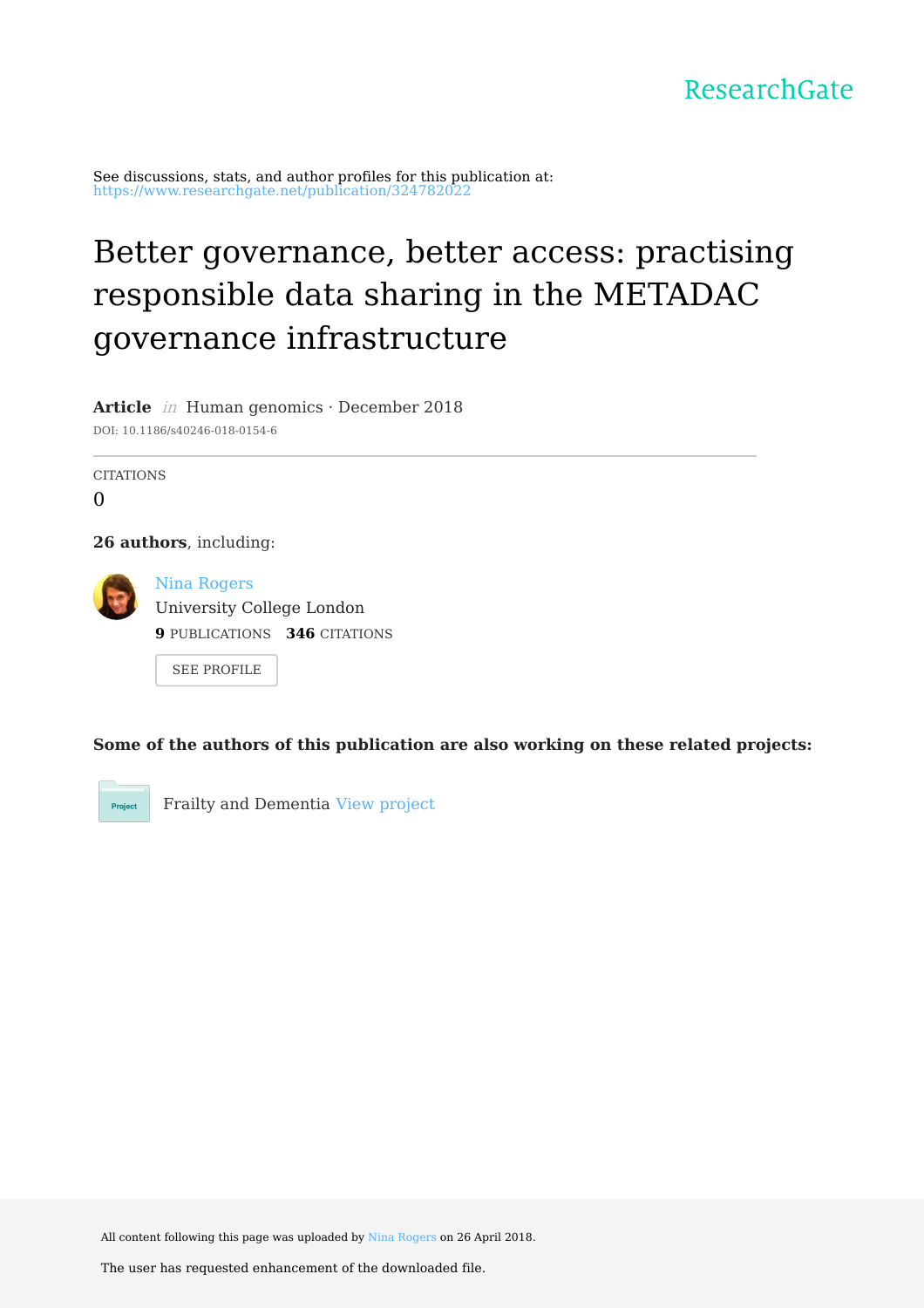# PRIMARY RESEARCH **CONSERVING ACCESS**



# Better governance, better access: practising responsible data sharing in the METADAC governance infrastructure

Madeleine J. Murtagh<sup>1\*</sup>, Mwenza T. Blell<sup>2</sup>, Olly W. Butters<sup>1</sup>, Lorraine Cowley<sup>1</sup>, Edward S. Dove<sup>3</sup>, Alissa Goodman<sup>4</sup> , Rebecca L. Griggs<sup>5</sup>, Alison Hall<sup>6</sup>, Nina Hallowell<sup>7</sup>, Meena Kumari<sup>8</sup>, Massimo Mangino<sup>9</sup>, Barbara Maughan<sup>9</sup> , Melinda C. Mills<sup>7</sup>, Joel T. Minion<sup>1</sup>, Tom Murphy<sup>4</sup>, Gillian Prior<sup>10</sup>, Matthew Suderman<sup>5</sup>, Susan M. Ring<sup>5</sup> , Nina T. Rogers<sup>11</sup>, Stephanie J. Roberts<sup>1</sup>, Catherine Van der Straeten<sup>12,13</sup>, Will Viney<sup>14</sup>, Deborah Wiltshire<sup>15</sup>, Andrew Wong<sup>11</sup>, Neil Walker<sup>16</sup> and Paul R. Burton<sup>1</sup>

# Abstract

Background: Genomic and biosocial research data about individuals is rapidly proliferating, bringing the potential for novel opportunities for data integration and use. The scale, pace and novelty of these applications raise a number of urgent sociotechnical, ethical and legal questions, including optimal methods of data storage, management and access. Although the open science movement advocates unfettered access to research data, many of the UK's longitudinal cohort studies operate systems of managed data access, in which access is governed by legal and ethical agreements between stewards of research datasets and researchers wishing to make use of them. Amongst other things, these agreements aim to respect the reasonable expectations of the research participants who provided data and samples, as expressed in the consent process. Arguably, responsible data management and governance of data and sample use are foundational to the consent process in longitudinal studies and are an important source of trustworthiness in the eyes of those who contribute data to genomic and biosocial research.

Methods: This paper presents an ethnographic case study exploring the foundational principles of a governance infrastructure for Managing Ethico-social, Technical and Administrative issues in Data ACcess (METADAC), which are operationalised through a committee known as the METADAC Access Committee. METADAC governs access to phenotype, genotype and 'omic' data and samples from five UK longitudinal studies.

Findings: Using the example of METADAC, we argue that three key structural features are foundational for practising responsible data sharing: independence and transparency; interdisciplinarity; and participant-centric decision-making. We observe that the international research community is proactively working towards optimising the use of research data, integrating/linking these data with routine data generated by health and social care services and other administrative data services to improve the analysis, interpretation and utility of these data. The governance of these new complex data assemblages will require a range of expertise from across a number of domains and disciplines, including that of study participants. Human-mediated decision-making bodies will be central to ensuring achievable, reasoned and responsible decisions about the use of these data; the METADAC model described in this paper provides an example of how this could be realised.

Keywords: Data ethics, Data governance, Data access, Data Access Committee (DAC), Governance, Participant involvement, Ethnography, Qualitative research, Interdisciplinarity

\* Correspondence: [Madeleine.Murtagh@newcastle.ac.uk](mailto:Madeleine.Murtagh@newcastle.ac.uk) <sup>1</sup>

Newcastle University, Newcastle upon Tyne, UK

Full list of author information is available at the end of the article



© The Author(s). 2018 Open Access This article is distributed under the terms of the Creative Commons Attribution 4.0 International License [\(http://creativecommons.org/licenses/by/4.0/](http://creativecommons.org/licenses/by/4.0/)), which permits unrestricted use, distribution, and reproduction in any medium, provided you give appropriate credit to the original author(s) and the source, provide a link to the Creative Commons license, and indicate if changes were made. The Creative Commons Public Domain Dedication waiver [\(http://creativecommons.org/publicdomain/zero/1.0/](http://creativecommons.org/publicdomain/zero/1.0/)) applies to the data made available in this article, unless otherwise stated.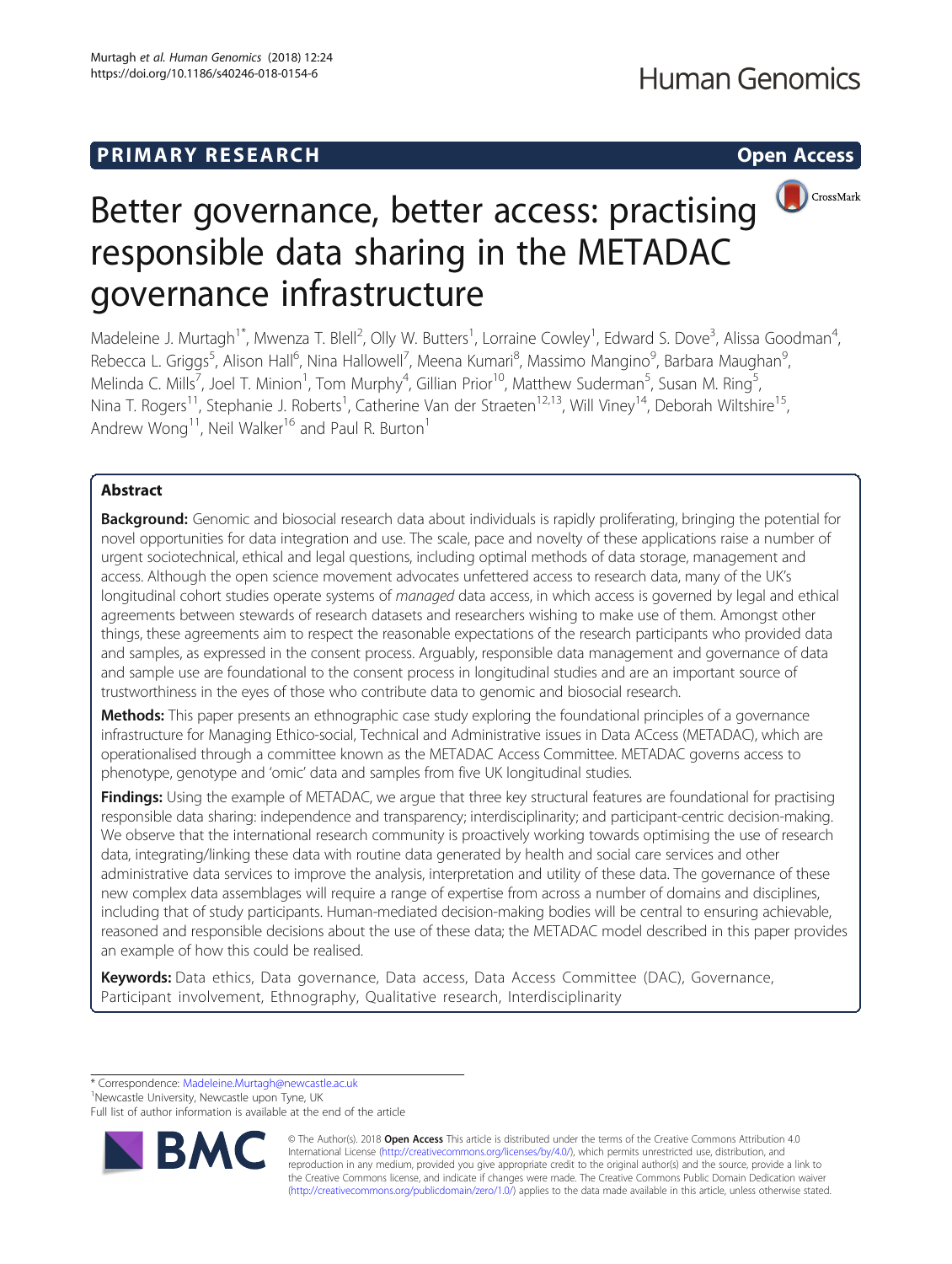# Introduction: managing access to complex and sensitive research resources

Genomic and biosocial research data about humans continue to proliferate, bringing with them questions about who should be able to store, hold and use which data and samples, for which purposes and with what safeguards. The research data landscape is changing with new forms of research data becoming available (e.g. next-generation sequencing, epigenetic and other 'omics' data [\[1](#page-11-0), [2\]](#page-11-0)) and existing data being increasingly accessible for research (e. g. via linkage of administrative, environmental or healthcare data to research data [[3\]](#page-11-0)). This complexity will only increase as new informatics technologies that enable citizen-generated data (e.g. social media, direct-toconsumer genetic testing and wearable sensors) become available to combine with research resources in novel ways.

### Open science and drivers for data sharing

Expectations surrounding how research data should be shared are based on international commitments to using, and re-using, publicly funded research and its outputs for the public good [[4](#page-11-0)]. Data sharing is also supported by research funding agencies internationally through their policies on open science [\(https://www.nwo.nl/en/policies/open](https://www.nwo.nl/en/policies/open+science/data+management) [+science/data+management](https://www.nwo.nl/en/policies/open+science/data+management), [http://www.allianzinitiative.](http://www.allianzinitiative.de/en/archive/research-data/principles.html) [de/en/archive/research-data/principles.html](http://www.allianzinitiative.de/en/archive/research-data/principles.html), [\[5](#page-11-0)–[10](#page-11-0)]). Scientific benefits of data sharing are seen to include verification, replication and the ability to pool analyses, as well as potential cost savings [\[9](#page-11-0)–[13\]](#page-11-0). Some of the drive for shared data use comes from patients and publics themselves: already, many rare disease patients advocate for greater sharing of genomic and clinical data; the quantified-self movement promotes and facilitates sharing of data from wearables [\[14](#page-11-0), [15](#page-11-0)]; citizen scientists demand to access clinical and other randomised controlled trials data and have filed legal claims to realise those demands [\[16\]](#page-11-0). International policy positions research data and samples as a public good which can only be fully realised by their wide and appropriate use [\[17](#page-11-0)], though some types of research data such as that generated by commercial companies (e.g. pharmaceutical companies) sit outside this definition. Indeed, some have gone even further to argue that not sharing research data is a breach of participant, patient and public rights and is itself a harm [[18](#page-11-0)]. While the open science movement advocates unfettered access to research practices and the data produced by them, when those data are individual-level human data, access and re-use must be managed within relevant legal and ethical requirements, taking account of specific agreements together with the reasonable expectations of the research participants who provided those data and samples. These requirements, agreements and expectations are embodied in the consents that study participants, or their guardians if they are minors, give at the outset of the study and, often, for new collections or sub-studies.

# Data sharing, longitudinal studies and the consent process

To date, the majority of genomic and biosocial research data made available for sharing in the UK have been derived originally from publicly funded research studies: longitudinal studies [\[19](#page-11-0)–[21\]](#page-11-0) (e.g. birth cohorts, household panel studies, other population and disease-based biobanks, clinical trials); survey and other social science datasets; and case-control studies, including case series collected/generated for research purposes and typically compared to a research-generated control group (e.g. Wellcome Trust Case Control Consortium [\[22\]](#page-11-0)).

In longitudinal studies, the focus of this paper, it is not possible to foresee all possible research uses at the outset of a study. Data and samples may be used for long after their collection, sometimes decades afterwards. For studies whose *raison d'etre* is the provision of a scientific resource for which public good is the intended outcome and impact, renewed consent for each and every new research use would not only be unwieldy but would impede that aim. Instead, broad consent (within specific stipulations reflecting contemporary social values and scientific practice) are sought for future uses of the data and samples collected. In the UK, under the Human Tissue Act 2004 [\(https://www.legislation.gov.uk/ukpga/](https://www.legislation.gov.uk/ukpga/2004/30/contents) [2004/30/contents](https://www.legislation.gov.uk/ukpga/2004/30/contents)) and Health Research Authority, the principles and contents of information given to study participants in consent and participant information documentation for different forms of data and samples are prescribed [[23](#page-11-0), [24](#page-11-0)].

But consent is a process, one which does not finish with the receipt of information and the signing of a form. Ethical approval for studies using broad consent includes mechanisms to ensure that those consents are respected and the expectations inherent in them are maintained, for example, explicitly stating which bodies can approve data and sample access. Appropriate, responsible data management and governance of the uses of those data and samples are foundational to this ongoing consent process in longitudinal studies and an important source of their trustworthiness in the eyes of individuals who have contributed data and continue to permit its storage and use. While trust is crucial for ensuring public support for research generally, for longitudinal studies, this requirement is particularly acute as ongoing research participation is vital to the longevity, productivity and impact of those studies. Research participants quite reasonably expect that their privacy (including confidentiality) will be protected and that uses of the data and samples they contribute will fall within agreed and anticipated parameters.

# Data Access Committees

While Research Ethics Committees (RECs, also called Institutional Review Boards or Research Ethics Boards)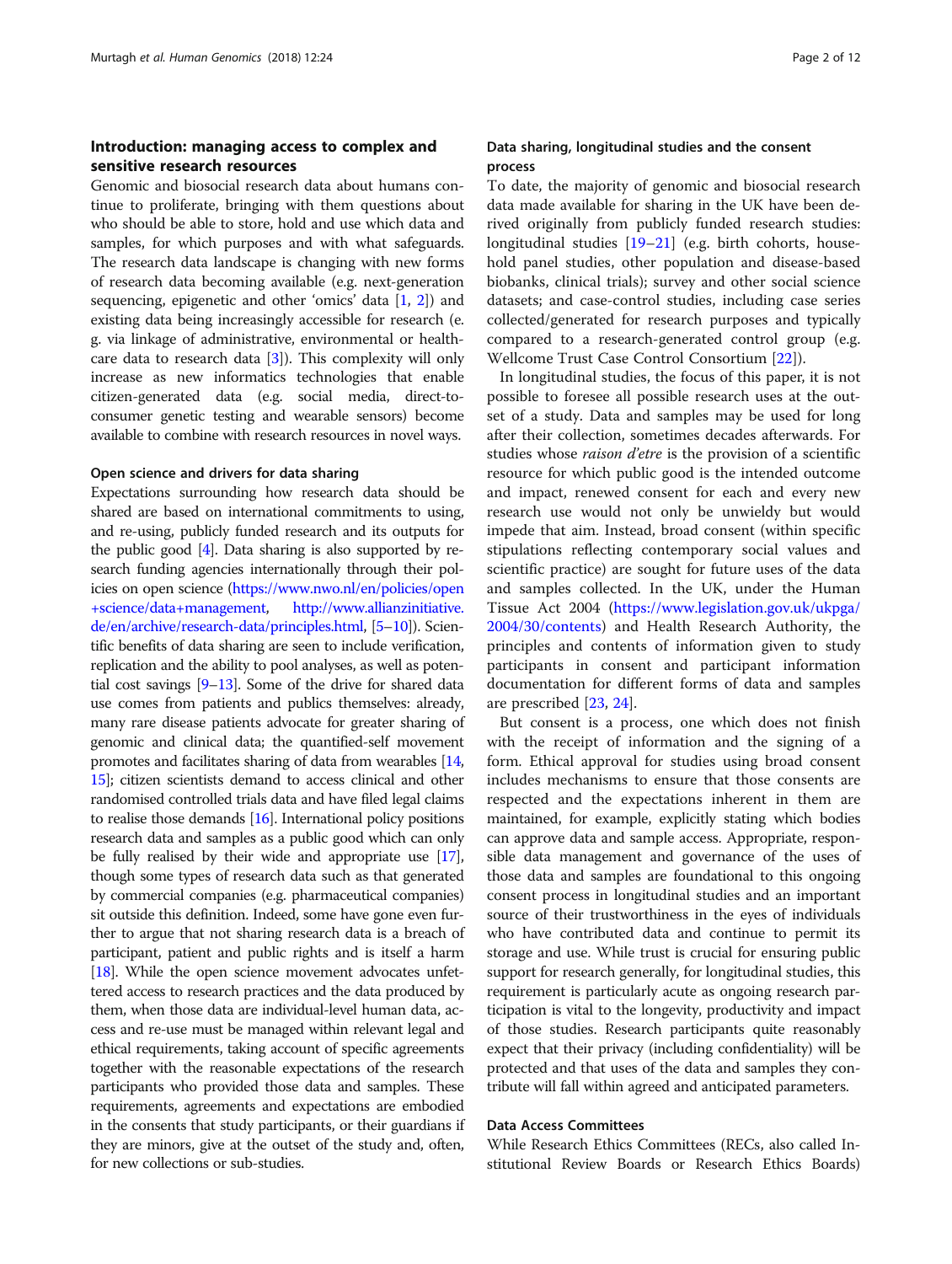interpret the ethical, legal and social frameworks within which studies are conducted and determine how data and samples may be used, data access permissions in the UK are governed by a hierarchy of regulatory processes and bodies depending on the data's sensitivity and potential disclosivity (the ease and precision with which individuals may be identified). Light-touch administrative processes manage low-dimensional data with a low risk of disclosure or other participant harms. Data Access Committees (DACs) manage more complex or higher-risk data access. Key assessment criteria for determining the release—and access route—of such data include (1) consistency with original ethical approval, including consents and information materials and the stated aim of the data collection, and the risk of identification of individual participants; (2) issues that may directly concern individual participants, such as the risk of identifying a previously unknown disease or strong disease determinant which may warrant clinical action, or the risk of bringing a long-standing study into disrepute; (3) unreasonably damaging the intellectual property of the project, or otherwise undermining the effort invested by its investigators or data custodians (often more than one generation of researchers).

DACs may consider any risks which may impact the individual participant or otherwise breach their expectations, thereby provoking them to withdraw from a study. In addition to the above criteria, some DACs assess the quality of the science or potential public benefit for all applications, and nearly all committees assess the quality and potential benefit of the science when there is a request for use of a finite resource (e.g. blood samples). Across the research/scientific community in the genomic, health and social sciences, there is a strong consensus that the application of all such criteria (when applied in a proportionate and transparent manner) is good for society and 'good for science' [\[25](#page-11-0)].

### Data access governance in the UK

In the UK, access to data and samples—the 'resources' of longitudinal and other research studies—is operationalised by a networked series of independent data repositories and independent data governance infrastructures, though some longitudinal studies successfully operate in-house or partially in-house governance and data issue mechanisms. Governance of access permissions (ethics and policy oversight) and governance of data issue (technical governance) may be managed jointly or by separate infrastructures. Each of these governance infrastructures is designed to ethically, legally, efficiently and securely manage access (permissions and/or distribution) to research resources of varied levels of complexity and sensitivity. For many UK longitudinal studies, data can be accessed online by bona fide researchers and are governed by end-user licences. Access decisions may also be made based on algorithms and straightforward

rules for legitimate access. These are generally rapid mechanisms for access, notwithstanding any additional time required for online training upon registration to a data repository (e.g. UKDA training in data management  $[24]$  $[24]$ ) or additional administrative processes for managing cost recovery. The data released by these mechanisms are those for which there is deemed to be a low risk of individual disclosure and which are considered not to raise additional ethical issues. Some data will only ever be made available in secure privacy-protected settings—where researchers travel to the data location (e.g. secure air-gapped data centres) or send the analysis to the data (e.g. DataSHIELD) and receive back only the analytical outcomes [\[26\]](#page-11-0). Use of finite resources such as blood, urine or other biological samples will always require additional oversight for legal (e.g. Human Tissue Act 2004 requirements), ethical and scientific reasons and because each use of samples necessarily precludes future uses of those samples and therefore must be judged more carefully.

Classes of research data which are potentially sensitive, insofar as they are disclosive and/or raise particular ethical concerns (e.g. incidental/secondary findings), require additional access oversight. Beyond the character of the data themselves, some research uses of data are also potentially controversial and may thereby raise ethical issues and potential harms for research participants themselves, or for the longitudinal studies of which they are a part. Some types of research are particularly likely to raise issues of potential participant and/or study harms, e.g. those involving potentially stigmatising issues, such as mental health, sexuality, criminality and certain diseases, or those in which researchers are perceived to make a commercial gain. Particular forms of or combinations of data also raise risks of disclosure. That individuals can be identified within a genetic dataset has been demonstrated methodologically [[27](#page-11-0), [28](#page-11-0)], but only where there is a reference sample/sequence available [\[29\]](#page-11-0). For most practical applications identification is unlikely, though this may change with increasing availability of commercial genotyping. Identification of individuals via phenotype data, though less certain than genetic identification, is easier to enact if large numbers or certain classes of variables are combined in analyses (e.g. place of residence if defined too narrowly, minority ethnicity, disability, rare disease status) or, as in longitudinal studies, repeated measures are available. Research questions which further combine genotypic and phenotypic data and/ or samples may increase the potential for disclosure of individual identity. Whether the important issue for disclosure is one of identifying the individual per se (i.e. that a particular individual belongs to a longitudinal study) or whether it is about identifying the individual *and* information about them is an empirical question that requires further examination. Where there are higher risks of disclosure or the proposed research raises other potential harms, online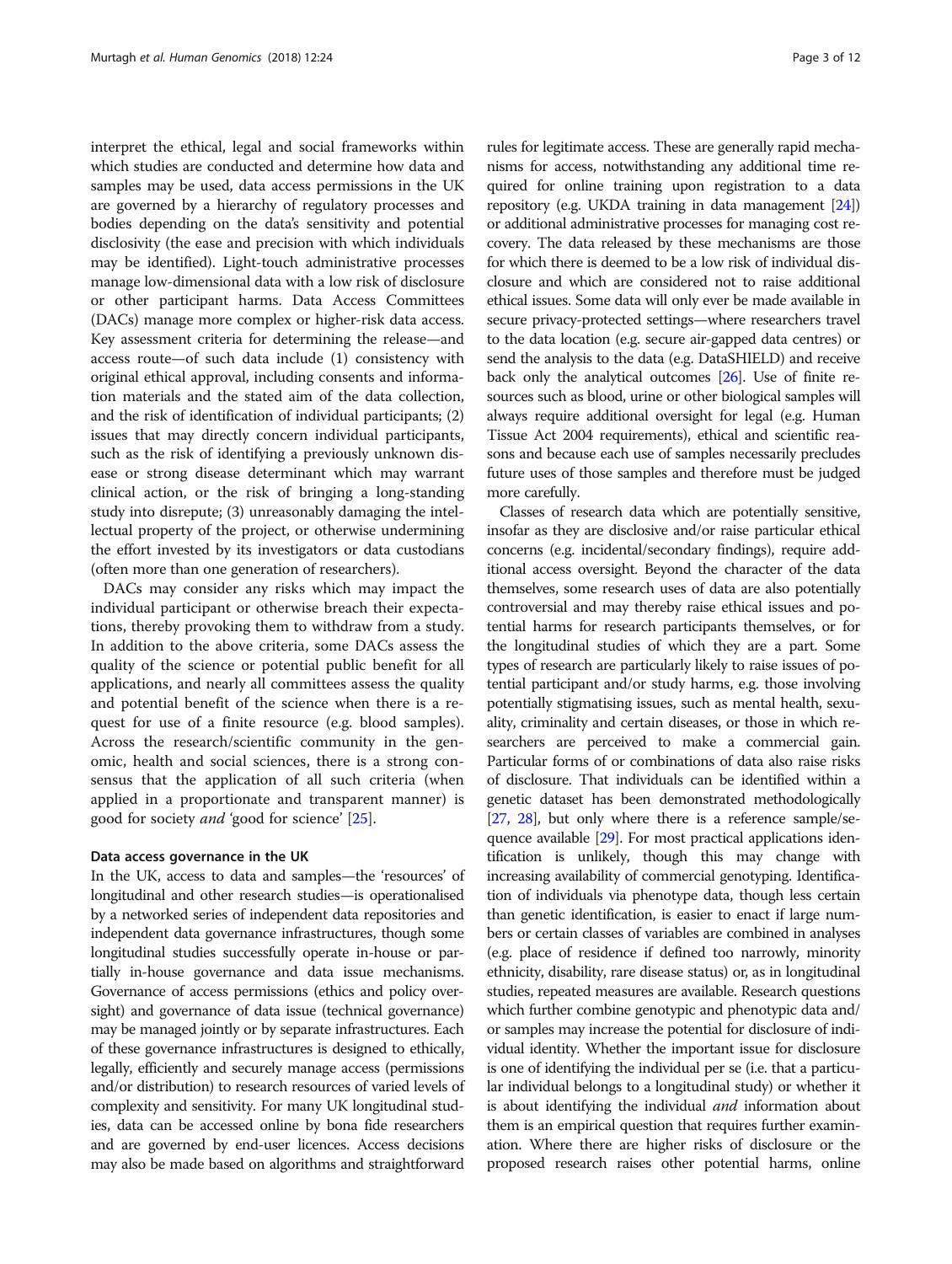registration and end-user licencing are not sufficient safeguards. Decisions about complex societal values are ultimately not amenable to a simple algorithmic approach whether derived heuristically or, for example, via machine learning. We argue that a human-mediated review and decision-making process are then required. Moreover, we argue that study participants must be central to this decision-making, seeing through to its conclusion the ongoing consent dialogue initiated in consent and participant information, procedures and documents.

# Methods

In this paper, we present an ethnographic case study [\[30](#page-11-0)] exploring the foundational principles of one infrastructure for Managing Ethico-social, Technical and Administrative issues in Data ACcess (METADAC), i.e. the ethics and policy oversight of data access. The METADAC infrastructure (that is, the METADAC Access Committee and associated work of the pilot project described below) aims to put into practice the tenets of responsible data sharing [\[31](#page-11-0), [32\]](#page-11-0) and, in particular, operationalises incorporation of study participant voices and perspectives in access decision-making. The case study approach allows an in-depth consideration of a particular instance of practice, or 'case'. As Stake [\[33](#page-11-0)] describes, the case study is 'the study of the particularity and complexity of a single case, coming to understand its activity within important circumstances' (p. 6). Case studies may involve a range of methods, the prime criteria being those most able to elicit in-depth, rather than summary, understandings of the object of study; in this case qualitative methods. The analysis in this case study here was informed by a qualitative ethnographic evaluation study conducted alongside the METADAC pilot. The ethnographic evaluation included observations of METADAC committee meetings ( $n = 16$ ) and policy development workshops  $(n = 4)$  from June 2016 to October 2017. Meetings were observed by JTM. Twenty-seven interviews were conducted by JTM from March to August 2017 with 18 internal METADAC stakeholders (committee members, funders, study representations, technical review team members) and 9 METADAC applicants (from 31 invitations). Internal stakeholders were asked about METADAC processes and policies. Applicants were asked about their experience of the application process. Meeting observations and interview transcripts were coded thematically using the constant comparative approach [\[34](#page-11-0)] and following the steps provided by Braun and Clarke [\[35](#page-11-0)] for organising analysis without the imposition of a specific epistemic framework. This approach involves researchers familiarising themselves with the data corpus (e.g. the interview data in this study), generating initial codes and then developing, reviewing and defining themes. Having identified our themes using this approach, we took a constructivist-interpretivist approach to interpret the themes, i.e. 'particular actors, in particular

places, at particular times, fashion meaning out of events and phenomena through prolonged, complex processes of social interaction involving history, language and action' and 'that to understand this world of meaning one must interpret it' [\[36\]](#page-11-0). We present this analysis with representative extracts from the interviews and description derived from the observational notes of the meetings.

# Results: the METADAC infrastructure

The METADAC infrastructure hosts a Data Access Committee (the METADAC Access Committee) governing access to the complex and sensitive genotypic and phenotypic classes of data and biological samples (see Table [1](#page-5-0)) generated by five longitudinal studies in the UK [[37](#page-11-0)]: the National Child Development Study (a.k.a. 1958 Birth Cohort) [\[38\]](#page-11-0), 1970 Birth Cohort Study (BCS70) [\[39\]](#page-11-0), English Longitudinal Study of Ageing (ELSA) [[40](#page-11-0)], Millennium Study [\[41\]](#page-11-0) and Understanding Society (UK Household Longitudinal study) [\[42,](#page-11-0) [43](#page-11-0)]. It also acts as an appeals committee to one other longitudinal study (TwinsUK). METADAC has become the UK's only independent, multi-study data and sample access infrastructure for longitudinal studies. The 3-year METADAC pilot brought together, under one infrastructure, a number of separate data and sample access structures. Meetings to review applications are held at six-weekly intervals, primarily as teleconferences and twice annually through face-to-face meetings, when other planning and policy development workshops also occur. Administratively, the METADAC Secretariat manages logs and performs a quality audit of all incoming applications. The Secretariat serves as the hub for all METADAC communication and interactions with and between stakeholders. Three key structural features provide the foundation for practising responsible data sharing: independence and transparency; interdisciplinarity; and participant-centric decision-making. These features are realised in the access assessment criteria by which the METADAC Access Committee makes its decisions (see Table [2\)](#page-5-0).

## Independence and transparency

One way of safeguarding the right to privacy and the right to benefit from science is to ensure a robust and independent data access process, especially for the most complex and sensitive research resources. The METADAC process has promoted fair, consistent and transparent practices of data access, including making these openly available on its website. An independent mechanism for access, particularly for more complex and sensitive data and sample access, supports these processes. The importance of independence is recognised by funders, for example, Wellcome's recent Longitudinal Population Studies Strategy [[8](#page-11-0)], and reflected in its criteria for funding longitudinal studies: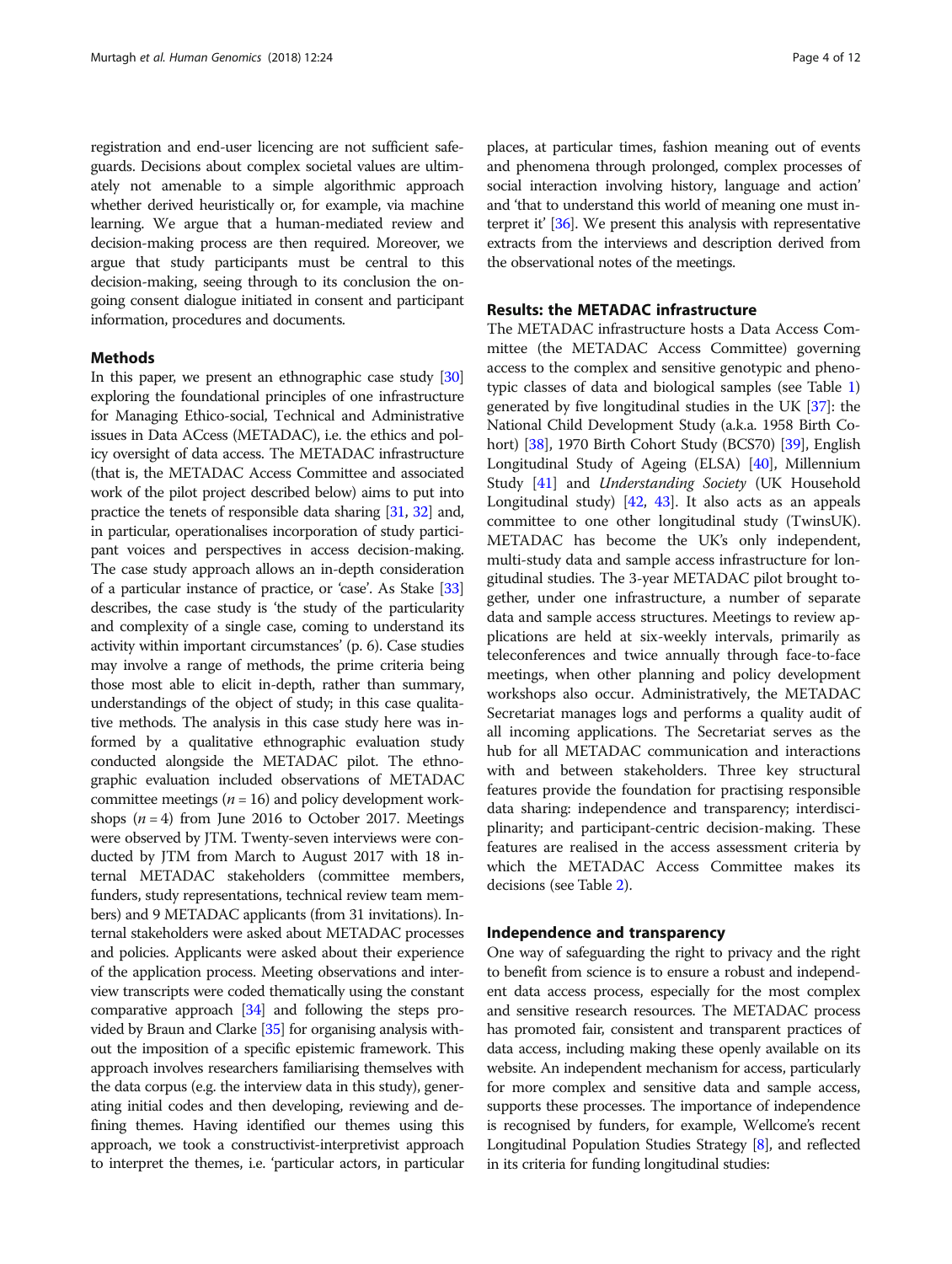<span id="page-5-0"></span>

| <b>Table 1</b> Classes of data and their access regulation |  |  |  |  |  |  |  |  |
|------------------------------------------------------------|--|--|--|--|--|--|--|--|
|------------------------------------------------------------|--|--|--|--|--|--|--|--|

|         | Data type and sensitivity                                                                                                                                                                                                                | Data available Governance<br>from               |                                                                                                                                                                                                                                     | Data distribution                                                                         |
|---------|------------------------------------------------------------------------------------------------------------------------------------------------------------------------------------------------------------------------------------------|-------------------------------------------------|-------------------------------------------------------------------------------------------------------------------------------------------------------------------------------------------------------------------------------------|-------------------------------------------------------------------------------------------|
| Class 1 | Low risk survey/phenotype-only data, e.g.<br>social, economic, psychological and health<br>data.                                                                                                                                         | UK Data<br>Archive                              | Requires registered access-online (clickable)<br>end-user licences.                                                                                                                                                                 | Data is distributed by the<br>UK Data Archive.                                            |
|         | Class 2 Low sensitivity genetic-only data, e.g. genome-<br>wide single nucleotide polymorphism [SNP]<br>data generated from a standard chip with no<br>phenotype information except gender and a<br>coarse measure of area of residence. | European<br>Genome-<br>phenome<br>Archive (EGA) | Requires application to the Sanger DAC,<br>administrative decision based on algorithm of<br>criteria for access.                                                                                                                    | Data are distributed by<br>the EGA.                                                       |
|         | Class 3 Potentially disclosive survey/phenotype-only<br>data, e.g. small geographic area. Requires<br>application to a study-based Data Access Com-<br>mittee made up of study investigators and<br>study technical staff.               | Study DAC                                       | Data may be issued on special licence or may<br>be accessible only in on or off-site data safe<br>havens.                                                                                                                           | Data is distributed, or the<br>data safe haven hosted.<br>by the study.                   |
| Class 4 | New forms of genetic-only data, e.g. exome se-<br>quence and epigenetic data, are reviewed by<br>METADAC until their ethical implication/sensi-<br>tivity is established.                                                                | <b>METADAC</b>                                  | Application requires review and approval from<br>the METADAC Access Committee. Application<br>includes signed agreement to conditions of<br>use. Data use is monitored annually.                                                    | Data are distributed by<br>the EGA.                                                       |
| Class 5 | Genetic-only data with known ethical issues,<br>e.g. incidental findings risk in exome data.                                                                                                                                             | <b>MFTADAC</b>                                  | Application requires review and approval from<br>the METADAC Access Committee. Application<br>includes signed agreement to conditions of<br>use. Data use is monitored annually.                                                    | Data are distributed by<br>the FGA.                                                       |
| Class 6 | Biological samples. Use of biological samples<br>will always require additional oversight for<br>ethical and scientific reasons.                                                                                                         | <b>MFTADAC</b>                                  | Application requires independent scientific<br>review and approval from the METADAC<br>Access Committee.                                                                                                                            | Samples are issued by the<br>relevant study under<br>Material Transfer<br>Agreements.     |
| Class 7 | Any combination of Classes 1 to 6, e.g.<br>individual-level phenotype data linked to geno-<br>type data or samples, is potentially more disclo-<br>sive than any one class of data alone.                                                | <b>MFTADAC</b>                                  | Application requires review and approval from<br>the METADAC Access Committee. Application<br>includes signed agreement to conditions of<br>use. Data use is monitored annually.                                                    | Combined datasets are<br>issued on unique IDs and<br>distributed by the study<br>and FGA. |
|         | Class 8 Non-research data. High risk when multiple<br>variables are combined.                                                                                                                                                            | Various                                         | Certain administrative datasets, e.g.<br>education and criminal records, are available<br>for research via the Administrative Data<br>Research Network, Individual-level health data<br>is available for research via NHS Digital). | Various                                                                                   |

#### Table 2: METADAC assessment criteria

- 1. The application has been submitted by bona fide researchers (using the MRC definition [\[21\]](#page-11-0)).
- 2. The application does not risk producing information that may allow individual study participants to be identified.
- 3. The application does not violate (or potentially violate) any of the ethical permissions granted to the study and/or any of the consent forms signed by the participants or their guardians.
- 4. The application addresses topics that fall within the acknowledged remit of the project, as understood by participants.
- 5. There is no significant risk that the application might upset or alienate study members or of reducing their willingness to continue as active participants.
- 6. There is no significant risk that the application might harm individuals in the study, or the study as a whole.
- 7. The application does not require access to a depletable finite resource (whole blood extracted DNA, blood, saliva and urine). OR The quality of the science has been reviewed formally by independent external reviewers (agreed by METADAC) and has been judged to merit the use of finite biological samples. NB: Applications for finite bio-samples are seen as being in competition with other potential future uses of those samples, and therefore the quality of the science is reviewed formally.
- 8. Includes a high quality plain language summary—following METADAC guidance.

If it is not possible to fully inform participants about how their data could be used, it is essential that robust governance is in place, for example, ensuring there is an independent, accountable decision-making body that can provide assurances that data are being used and linked appropriately and responsibly. (p.6).

Four additional benefits of independent, multi-study access processes are clear and go beyond the values and norms of fair, transparent and ethical practice. First, in the competitive academic environment in which most researchers work, data 'hugging' or hoarding—real or perceived—by researchers internal to a study can result in constraints on sharing [\[44](#page-11-0)–[46\]](#page-11-0). Independent access processes, be they via registered access [[47](#page-11-0)] or DACs, support data accessibility. Second, study-independent, multi-study access bodies can facilitate data discovery. Year-on-year increases in applications and approvals through METADAC (a 2.5-fold increase over the first 24 months of operation) are a testament to the increasing international interest in the use of UK longitudinal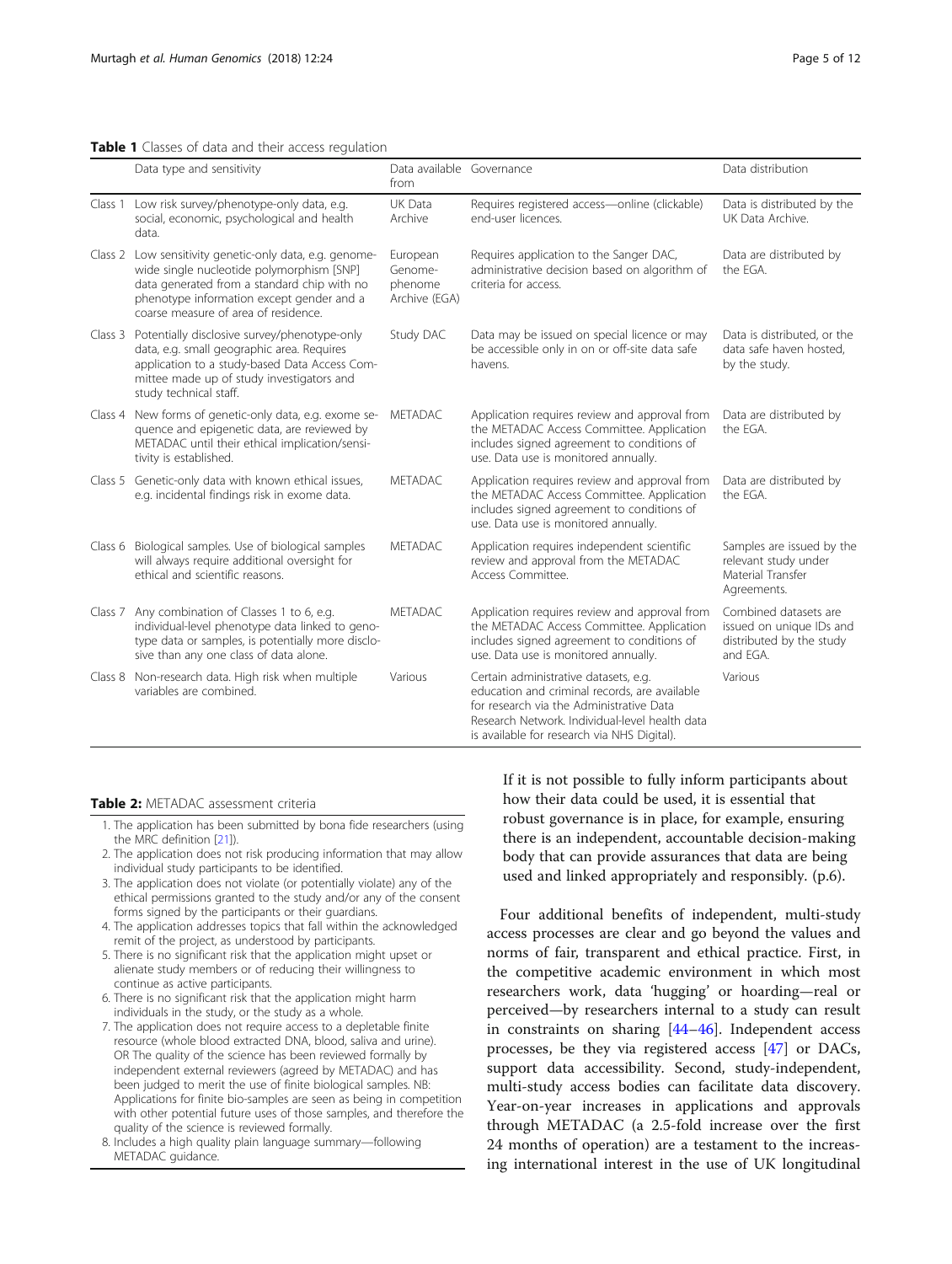studies and demonstrate the role of METADAC in enabling access to study resources. Moreover, researchers applying to METADAC are signposted to other similar studies and are able to make data and/or sample access applications to multiple studies simultaneously. Third, an independent committee allows determinations to be made about new uses of data and samples out-with the natural tendency of studies to be risk-averse regarding their own resource. As users of the resources return derived datasets and code for variable creation, rapid assessment of the ethical/governance implications of the uses and governance of new forms of data (e.g. exome sequencing and epigenetic data) is actioned, and the parameters for onward use are established through consensus. But of course, independent does not mean detached. Having representatives from the studies at the table is vital and enables the Access Committee to ensure that the particularities of the study are taken into account and that their future uses are optimised. METADAC has a responsibility to the ongoing 'health and wellbeing' of the studies and their participants and not simply to facilitate the exploitation of their data and samples. Fourth, METADAC enables learning across the studies under its remit, sharing good practice but also providing leverage to change practice. For example, one of the studies under METADAC governance, Understanding Society (the UK Household Longitudinal study), has been able to extend the availability of its genetic data resource internationally. The governance of multiple studies made it evident that Understanding Society's historical restrictions on international access to its data were not a fundamental feature of longitudinal studies in the UK—other studies had no such restrictions. The existence of international access practices in the other studies under METADAC enabled the study directors to reassure their stakeholders that extending their access practices to harmonise with those of others was safe, proportionate and ethically acceptable. In short, there has been a virtuous circle of learning amongst METADAC studies.

# Interdisciplinarity

Because no individual or group can possibly hold knowledge of all aspects of research, research ethics and governance [[48\]](#page-11-0), the METADAC Access Committee is comprised of committee members with social, biomedical, ethical, legal and clinical expertise and individuals with study-facing expertise. Committee meetings also include, as observers, study PIs or study representatives, funder representatives and members of the Technical Review Team (TRT) who support the decision-making. The METADAC Secretariat and the ethnographic observer (JTM) also attend meetings. Where appropriate, the committee also takes advantage of third-party specialist knowledge, particularly where an applicant seeks to use finite samples. The METADAC Access Committee is chaired by a social scientist with ethics expertise (MJM), and its deputy chair (NW) has bioscience and bioinformatics expertise. The TRT is chaired (PRB) by a biomedical scientist with data science expertise.

The ethnographic study demonstrated that each of the contributors to the METADAC Committee brings particular understandings and perspectives which contribute richness to collaborative decision-making but that these are understandings that are not rigidly bound, with many members contributing across these domains.

Study-facing committee members, currently two members of longitudinal studies not governed by METADAC, bring (i) embedded and embodied subjective experience of longitudinal studies and thereby of study participants' reasonable expectations, and (ii) insights into the project proposals that are not coloured by specialist knowledge of the same field. While researchers may be carried along by the importance and interest of a particular exploration (it answers an interesting research question), study-facing members are more likely to see each application 'anew' and spot where concerns may be raised for participants. We elaborate this contribution further below.

Committee members with legal and ethical expertise bring (i) knowledge of relevant laws and regulation (particularly data protection law, access, consent and issues around data privacy and biomedical research); (ii) understanding of the ethical norms, values and principles underpinning decision-making and their implications for protecting and promoting the rights, interests and welfare of participants, researchers and the broader community; and (iii) awareness of the remit and purpose of DACs as well as ensuring the clarity and transparency of METADAC practices and the documentation which seeks to explain them.

Biomedical scientists bring (i) an awareness of methodology, used not to judge the science but instead to understand whether variables requested are 'necessary and reasonable'; (ii) understanding of the biomedical background to research, to judge the likely potential for incidental or secondary findings in research which at first glance may not raise clinically actionable findings; and (iii) awareness of related published material or similar data resources that may assist applicants in carrying out research.

Social scientists bring (i) methodological expertise to assess the aims, feasibility and study designs being proposed; (ii) understanding of social and environmental contexts when and where data were collected and their potential impact; (iii) awareness of issues that may give rise to ethical or public concern, often reframing scientific descriptions which uncover simplistic or paternalistic assumptions which may trigger participant concerns; and (iv) experience of working with other epidemiological and longitudinal studies.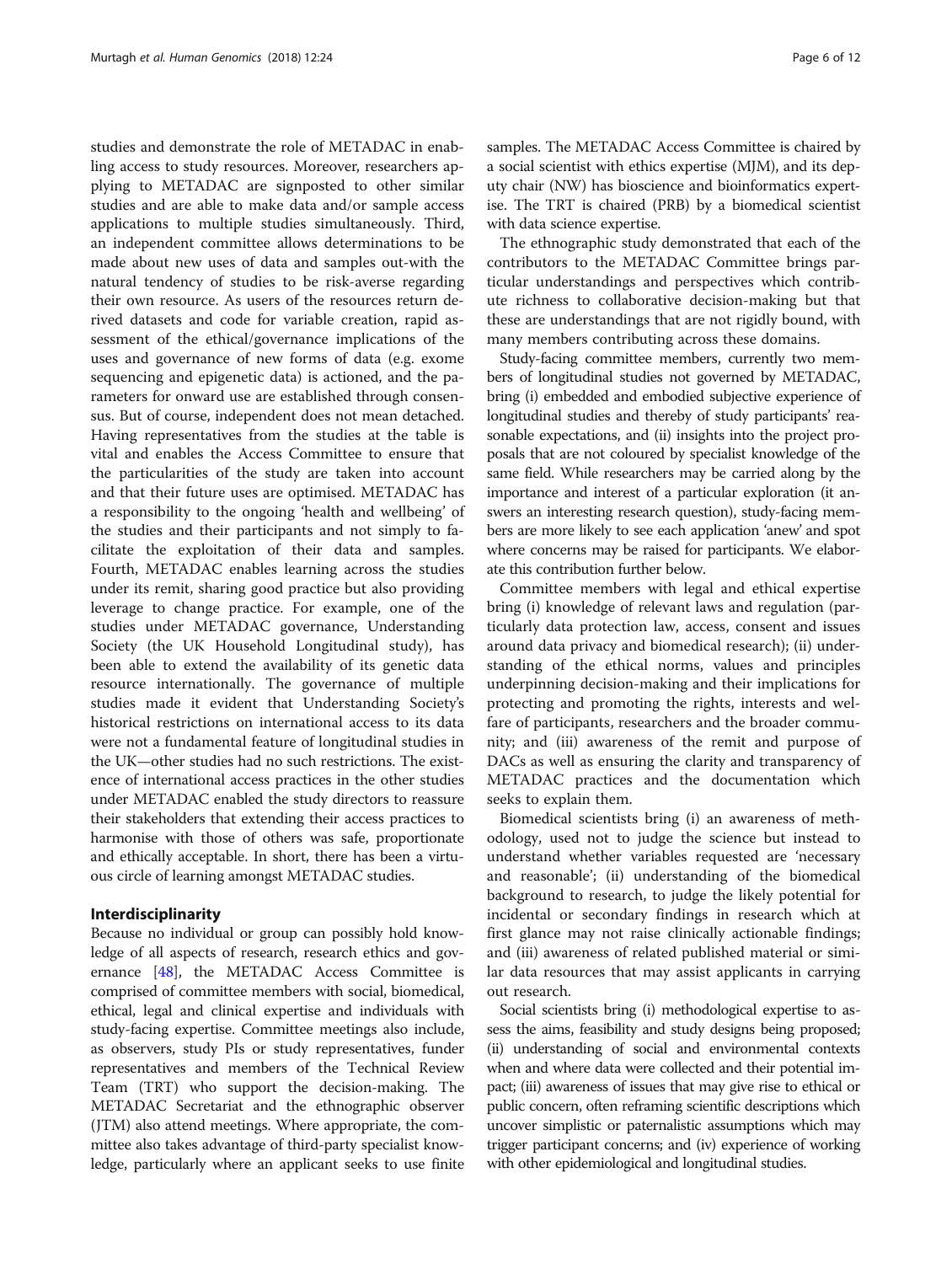Clinicians bring understanding of (i) both the seriousness and treatability of genetically influenced illnesses; (ii) the sometimes blurred boundaries between research and clinical practice, highlighting the complexities and impact of communicating uncertainties to patients and their families, especially in the contexts of interpreting genetic variants and reporting unlooked for findings; and (iii) a working appreciation of negotiating meaningful informed consent to genetic testing with patients when results may not be predicted or imminent.

The TRT provides practical insight on the affordances of the studies and a broad evaluation of disclosure risk and incidental finding risk, based on a knowledge of the size of the dataset, prevalence and heritability of the condition and issues that will require further detailed discussion in committee. The TRT includes individuals with expertise about the study data and other resources. They offer the Access Committee insight into what data resources are available, the format and affordances of those resources and, for example, whether there are specific technical or other restrictions on their use.

Study PIs/representatives bring a strong awareness of the field generally and their own studies in particular; the availability and relevance of data, any weaknesses in the data (e.g. a low response rate in a particular questionnaire) and other relevant data not known to the applicant whether from a new wave or from another longitudinal study with similar data. Similarly, funders contribute understanding of strategic and policy direction nationally and internationally. In practice, any member may bring a contribution from many of these types.

This rich mix of participants brings to bear perspectives and understandings which support independent and transparent decision-making. During the ethnographic evaluation that has run in parallel to the formation of METADAC, internal stakeholders have frequently highlighted the value of having a range of disciplinary expertise in the Access Committee:

A multi-disciplinary approach is really vital so that we have both the technical expertise, ethical expertise, social sciences expertise, so that all those elements can be brought to one place to determine what is the optimal approach. (from evaluation interview with METADAC Committee member)

If there are ethical issues, there is someone who is a specialist in that and who's thinking about it and brings issues up if they need to be discussed …there are lots of different people on [METADAC] from lots of different backgrounds and disciplines ... So there are different people thinking about these things. (from evaluation interview with METADAC Technical Review Team member)

In the ethnographic evaluation, the diversity of the committee was seen to produce higher quality reflection and analysis on matters of concern [\[49](#page-11-0)]. Participants described that hearing perspectives from other fields improved their own critical thinking. But, as Fitzgerald and Callard [[50\]](#page-11-0) put it: 'There are two current certainties in … interdisciplinary research: everyone wants to do it, and no one quite knows how' (p.23). While the benefits of multi-, inter- or transdisciplinary working in data governance are still emerging and deserve careful documentation, for METADAC, there appears to be some clear benefits, particularly in supporting a rounded approach that takes account of a plurality of perspectives in coming to consensual decisions. That is not to suggest that consensus is necessarily or always straightforward; it requires work. It is not simply multiple perspectives from distinct disciplines that are brought to bear in decisionmaking (not least because some members already span disciplines), but also multiple standpoints or subject positions [[51](#page-11-0), [52\]](#page-12-0); more colloquially, we say people 'wear many hats'. Individuals taking part in METADAC decision-making inhabit and draw upon multiple subject positions: researcher/researched, data custodian/data producer, etc. We argue that it is these multiple subject positions which are important in decision-making precisely because they call upon the different interests, commitments and expectations which are central to ensuring decisions made about data and sample access are coherent with, and respect the contributions made by, study participants.

# Discussion: participant-centred decision-making

Engaging the perspectives of stakeholder communities within research and involving them in decision making are lauded for meeting ethical expectations and norms as well as for its (potential) pragmatic outcomes, improving the alignment of research with societal values and the relevance of research outputs or their translation [[48](#page-11-0)]. Engagement is variously understood as a form of democracy, an act of re-spect and an acknowledgement of human rights [[53](#page-12-0)–[59](#page-12-0)]. In Braidotti's vision of affirmative ethics [[60](#page-12-0), [61](#page-12-0)], the understanding that 'we are all in this together' even if we are 'not one and the same' [[62](#page-12-0)] places upon science an injunction to work with the communities, public and research participants who are both the basis and beneficiaries of science. Of course, study participants are already at the centre of longitudinal studies; it is only with their permission and with their contributions of data and samples that the studies endure. Respecting those contributions means that participant-centredness must do more than simply consider them research *subjects*. Engaging study participants in meaningful decision-making is both an ethical and practical solution, enabling alignment with participant expectations, social norms and values and, arguably, improving study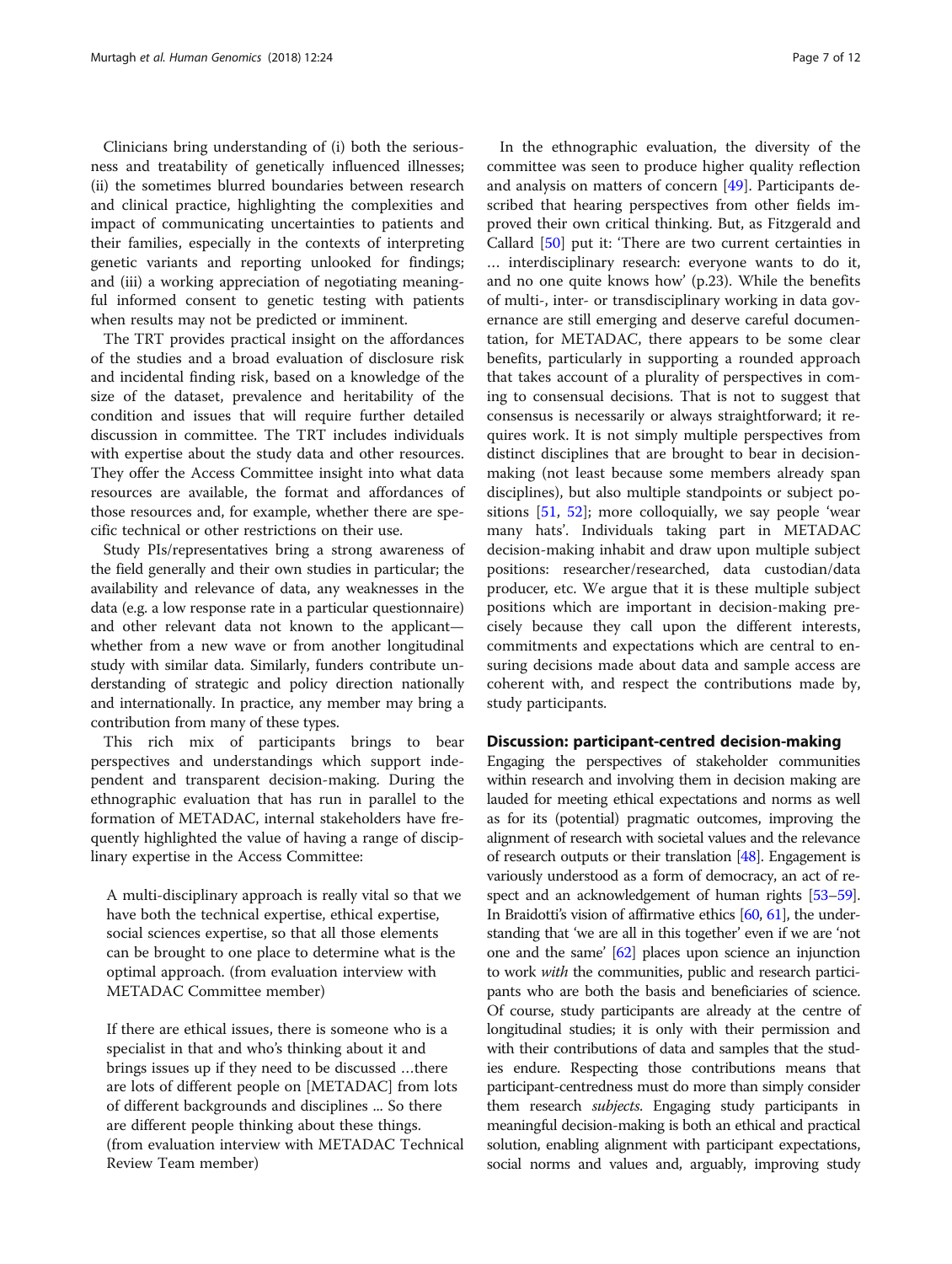outputs as a result. As we argue elsewhere, engagement brings study participants closer to the research but also brings the research and researchers closer to them [\[48\]](#page-11-0). In the case of longitudinal studies, there is a long history of study participant involvement in decision-making. The Avon Longitudinal Study of Parents and Children (ALSPAC) has an advisory panel comprised of study participants and has included on its ethics committee original cohort participants (now nearing 26 years of age) for the past decade and parent members for much longer [\[63](#page-12-0)]. ALSPAC study participant members now number half of the ethics committee and their involvement in ethical decision-making is normalised and embedded. In META-DAC, the need for multiple perspectives, met through the interdisciplinary constitution of its Access Committee, demands the inclusion of study-facing participants. By incorporating study-facing members, METADAC was seen by members and observers of the committee as contributing new and valuable voices to discussions about data access and use and expanding how Data Access Committees have historically functioned:

They're the ones who have insights, that nobody else has, on the anxieties, the concerns, the hopes about how their data will be used, so they absolutely need to be represented. (from evaluation interview with METADAC Committee member)

Participant-centredness can, of course, take many forms: it can be agonistic or it can be solidaristic; it can be prescribed or it can be negotiated [\[64\]](#page-12-0). In scientific contexts, participatory activities can range from unidirectional communication and outreach, through various levels of involvement in decision-making, to participant control, as in citizen science endeavours. Each has advantages and limitations. In METADAC, which requires understanding and expertise from many perspectives in order to make responsible decisions, participantcentredness takes three forms: (1) respecting study participant expectations, (2) involving study participants in decision-making roles and (3) communicating the results of access decisions to participants (and others) in a format that is clear and accessible, for example, in plain language summaries.

#### Study participant expectations

Participant expectations of longitudinal research are central to METADAC's access decisions. Criterion 5 (Table [2](#page-5-0)) seeks to ensure that there is no significant risk of *upsetting* or alienating participants. While this is an instrumental value, in that it seeks to reduce loss to a study or studies, it is also primarily a value-based position aimed at respecting the participation and on-going commitment of study participants. Though in a cognate context, Caldicott's injunction that participants (in her report, patients) should not be 'surprised' by the uses of their data and samples also holds true for METADAC. Assessment criterion 5 (Table [2](#page-5-0)) is called upon in METADAC Access Committee meetings in the form of two questions: (1) Would the research proposed by an applicant be likely to upset or alienate participants? and (2) Would the research breach the reasonable expectations of participants? It is via these questions that issues of potential sensitivity and controversy may be addressed. It might be plausible to construct an algorithm to identify certain classes of research as sensitive, and indeed for one of the studies under METADAC oversight, there is a specific list of research topics and types which are restricted. Specifically, the 1958 Birth Cohort explicitly restricts studies of the genetics of intelligence, sexuality and criminality. This stipulation is based on information provided to nurses during their formal training for taking samples from study participants. While not included in the information material given to study participants during consent, which are always the foundation of legitimate access requests, a previous committee determined that nurses might reasonably have been expected to communicate those exceptions to at least some study participants, and therefore, these continue to be respected. A list of restricted variables has been identified, but decisions about how and whether the research purposes proposed for their use are acceptable and approval granted are often more complicated than simple yes/no determinations. A level of interpretation and judgement is necessary, one which requires human decision-making.

#### Study participant involvement in decision-making

An ethnographic (observational) study of a predecessor to the METADAC Committee identified, during access decisions, repeated consideration of what the participant or public might 'think' of a particular application for data use [[44](#page-11-0)]. In that DAC, however, understanding of participant's voice was hypothetical only, because no participants or other study-facing members were involved in DAC decision-making and no empirical account of their views was available (e.g. in qualitative studies of their expectations of involvement). The METADAC infrastructure addresses this absence by including two study-facing members who are themselves participants of longitudinal studies. To avoid conflicts of interest, these study-facing members are independent of the studies for which META-DAC provides oversight. This decision was taken to avoid the assumption that study-facing members directly represent the study population. While two committee members cannot feasibly represent the individual interests of tens of thousands of study participants, the aim is to ensure that the embodied, material and emotional experience of being a study participant is incorporated into data governance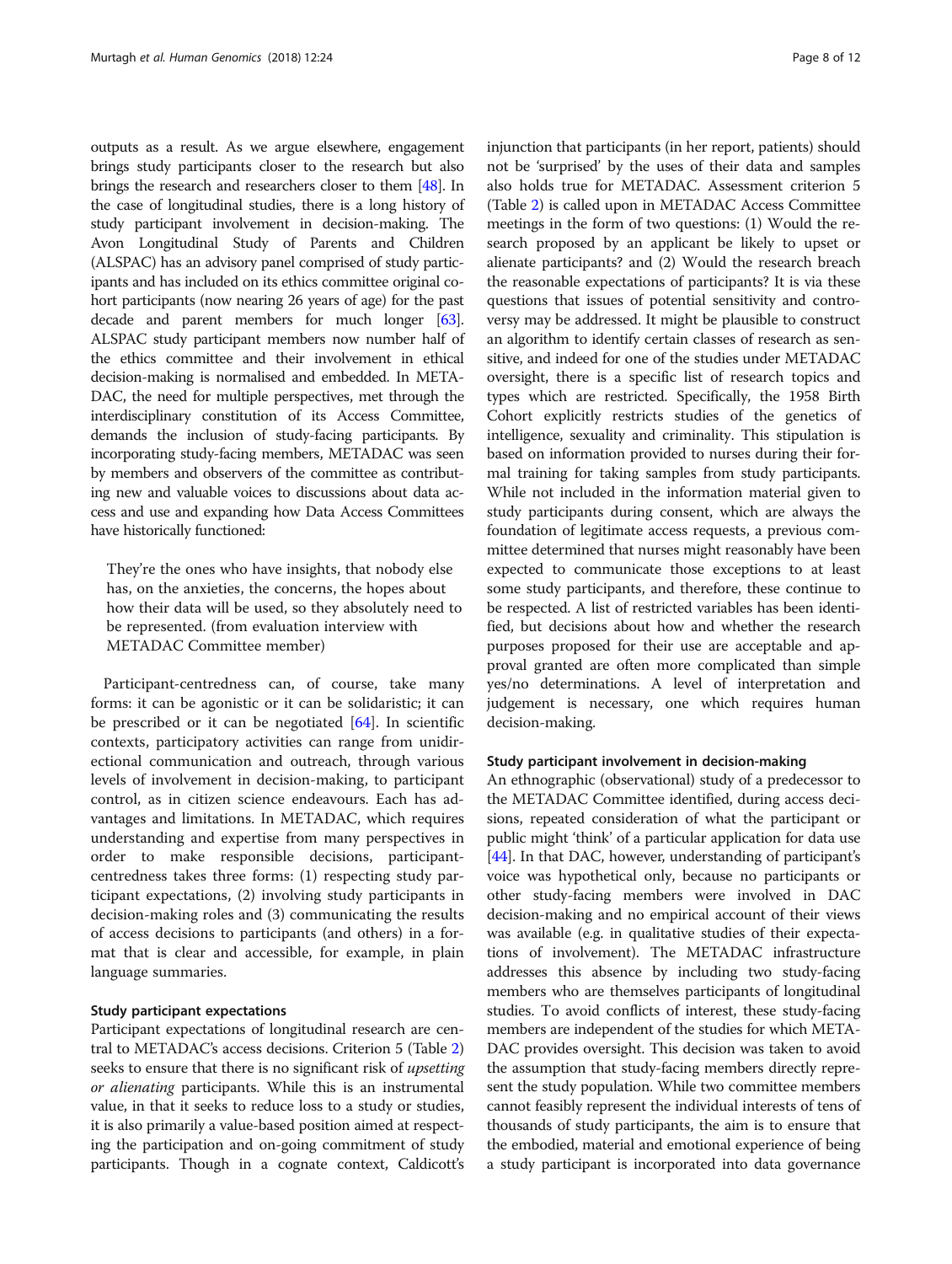decision-making. In this pilot phase of METADAC, development of study-facing members' involvement is assisted by involving individual study participants who also happen to have active research careers in the social sciences.

METADAC has avoided treating study-facing members' views as 'non-expert'. Involvement of study participants in decision-making roles requires active work to ensure it is meaningful; a learning process that means that the contributions of these study participant members deepen as their knowledge and understanding of governance issues grow. Pre-meetings are held with all new members of the METADAC, whatever their background, and continue for study-facing members as often as they wish, to create a space for longer discussion of applications and other issues that is typically available in a 90-min committee meeting. After each committee meeting, informal debrief sessions are hosted to make sure that any uncertainties are resolved, wider observations can be aired and suggestions made. Active chairing in committee meetings and an inclusive culture facilitates all committee members to express their positions. The Secretariat acts as the first point of call when resolving practical problems, and the Access Committee as a whole can be used to develop insights into particular areas of procedure or policy.

Even within the acknowledged limitations above, decisions made with study-facing members create different outcomes to those made without their insight and experience. For example, the embodied sense of discomfort or unease from the participant perspective (or indeed from other members) warrants greater scrutiny of applications by the Access Committee and can and does encourage different decisions to be made. Some areas of sensitivity are not easily exposed through schematic, algorithmic or technical evaluation. We call upon studyfacing members to scrutinise areas of uncertainty, along with other members, to articulate a range of potential study participants' responses in order to highlight potential risks and harms of any given application and to anticipate how even well-intentioned research outcomes can produce harms, including those caused by sensationalised media reactions. Some of this reasoning can be messy and speculative; it stays with the troubling or unforeseen parts of an application and tries to consider how the expectations of science may align with or compromise those of study participants. In this regard, study-facing members bring a unique perspective and position to the committee. But they do more than this. In the METADAC, the study-facing members have been central in developing policy, particularly as new forms of data become available. Deep and often lively discussions during METADAC development workshops become the basis of policy and processes (e.g. recent access policy developed for exome sequence data and epigenetic data). In this way, decision-making in METADAC occurs with study participants as part of an ongoing, collaborative and negotiated process.

# Plain language summaries

Although plain language summaries (PLSs), or 'lay summaries', are an expectation of communication of much research—and most funders now require these for their applications—researchers often do not communicate their work in ways which are clear or accessible to nonexpert audiences. METADAC owes a duty to communicate the outputs of their contributions to the participants of those studies for which it provides oversight and to their funders. PLSs are published on the META-DAC website [\[1](#page-11-0)]. Development of PLS policy, processes and guidance, therefore, has been taken seriously, and METADAC's study-facing committee members assess each PLS according to guidance provided to applicants [[65\]](#page-12-0). As a reflection of the care by which PLSs are reviewed, and to ensure data use is transparent to study participants and the wider community, many applicants are asked to improve their PLS. While guidance is readily available, time-poor researchers do not always fully absorb the instructions or do not recognise the importance attached to PLSs by METADAC. The chief reason applicants are asked to revise their applications is on the basis of inadequate descriptions of their research.

# Limitations

This ethnographic case study was informed by the evaluation of the METADAC pilot. As such, it represents findings at an interim stage of METADAC's development and should be read with this limitation in mind. The ethnographic methods used here provide a deep understanding of a phenomenon. Though they are not statistically generalizable, the findings, as expected of qualitative studies employing quality criteria for rigour and trustworthiness, can be considered theoretically generalizable to cognate settings.

# Conclusions: future considerations for data and samples access

At present, there is a strong strategic investment in ensuring not only the optimisation of research data use, but also of routine data generated by health and social care services and other administrative data services. Moving forward, the international research community is proactively working towards creating a world in which all such sources of data can, where beneficial, be integrated, linked and jointly interpreted; this potential has been demonstrated in the UK in projects such as The Farr Institute, the Administrative Data Research Network, Connected Health Cities, the pan-London Health Information Exchange and the Medical Research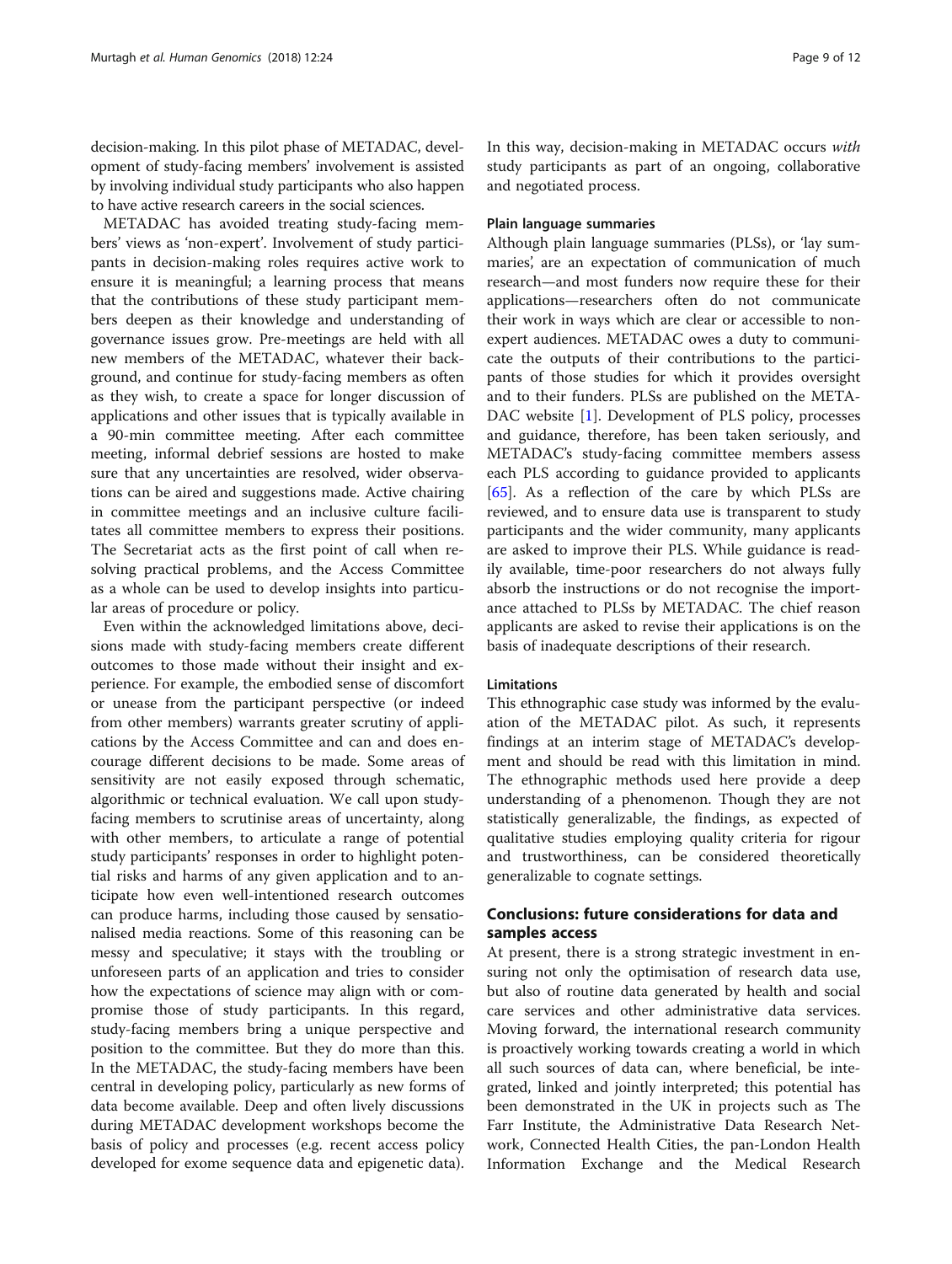Council's Health Data Research UK initiative [\[3](#page-11-0), [66](#page-12-0)–[69](#page-12-0)]. The aims of such initiatives and the enhanced data utility they provide are three-fold: (1) to better use data to directly inform front-line clinical care and public health, (2) to enhance the evidence base for health and social care planning and strategic development and formally evaluate key initiatives in these domains and (3) to enhance the quality and scope of research in health science, bioscience and the social sciences. Given the desirability of such aims and current investment by governments and funders, it is inevitable that over the next decade, DACs are going to have to deal with increasingly large volumes of data generated from the health, social care and other administrative data sources.

At least some DACs in the future are going to have to be able to deal simultaneously, and effectively, with the data access criteria they already apply to research data and the laws, rules and regulations applicable, in the UK, to National Health Service (NHS), social care and administrative data (e.g. education, criminal records, national statistics). Whether research DACs evolve to deal with NHS data (or as gatekeepers for NHS data), taking account of the real risk of identification of at least some individuals, even after pseudonymisation and similar privacy-protecting mechanisms, will demand a profound change in perspective. In addition, governing these data will create a substantive additional workload and a need to rapidly explore and develop appropriate systems shortcuts and technological solutions to some aspects of the assessment. Empirical evidence demonstrates that DACs face serious challenges when a new class of data suddenly becomes available: part of the argument for creating METADAC was that a predecessor DAC was not set up and therefore not able to deal effectively with newly available genomic data. METADAC and several studies under it have had to work hard (and rapidly) to modify the systems and structures for releasing conventional SNP-based genome-wide association data to deal with full DNA sequence data and with methylation data—even though many of the principles are unaltered. Other studies, not part of METADAC, have invested extensive time in considering how—if at all—to manage and govern new data classes such as data generated via social media or image data.

The evolution of DACs that can deal jointly and effectively with all of the criteria and rules applying to routinely collected health, social care or administrative data and all of those already applied in dealing with research data will be an equivalent challenge but of a much higher order. This will particularly prove to be the case when DACs have to start considering data generated and interpreted in real time; indeed, many new applications of health data in the future will require that research data from individuals can be combined with real-

time health service data to enable rapid clinical responses for diagnosis or management. If both the research community and health and social care services are to be ready when the new data start flowing, there is a need for experts across all the domains and disciplines relating to data access and sharing, including study participants and users of health, social care and other services, to have worked through all of these issues. Human-mediated decision-making bodies will undoubtedly be central to ensuring the trustworthiness of the most sensitive of those data, and achievable, reasoned and responsible decisions about their use. The META-DAC model we describe here provides a template for such future governance.

#### Abbreviations

ALSPAC: Avon Longitudinal Study of Parents and Children; DAC: Data Access Committee; METADAC: Managing Ethico-social, Technical and Administrative issues in Data ACcess; NHS: National Health Service; PLS: Plain language summary; REC: Research Ethics Committee; TRT: Technical Review Team; UKDA: UK Data Archive

#### Acknowledgements

The authors would like to thank all members of METADAC, past and present, for their contributions to the review of data access applications and to the development of policy and procedures.

#### Funding

The METADAC is funded jointly by the Medical Research Council (MRC), the Wellcome Trust and the Economic and Social Research Council (ESRC) -MR/ N01104X/1 & MR/N01104X/2 - and is supported by the Wellcome Trust and MRC funded Fostering new Opportunities for Researchers via Wider Access to Research Data and Samples (58FORWARDS) study - 108439/Z/15/Z. The ethnographic study identified is similarly funded, though no funder played a role in the design of the study or in the collection, analysis and interpretation of the data.

#### Availability of data and materials

Data generated by the ethnographic study are not publicly available because the small membership (current and past) of the METADAC combined with public availability of their names on the METADAC website makes it readily possible to identify individuals.

#### Authors' contributions

MJM conceived the METADAC, and all authors (except MTB, OWB and JTM) contributed to the development of the METADAC infrastructure, application review process and/or development of policy and procedure. MJM also conceived the ethnographic study. The study protocol was developed by MJM, JTM and SJR. Recruitment and data collection were conducted by JTM, with data analysis completed by MJM, JTM and SJR. MJM wrote an initial draft of the manuscript, to which all authors provided feedback and approved the final version.

#### Ethics approval

The ethnographic study was initially granted ethical approval by the Faculty of Health Sciences Research Ethics Committee (FREC) at the University of Bristol (no. 33242), before being transferred and reapproved by the Ethics Committee of the Faculty of Humanities and Social Sciences, Newcastle University.

#### Competing interests

The authors declare that they have no competing interests.

#### Publisher's Note

Springer Nature remains neutral with regard to jurisdictional claims in published maps and institutional affiliations.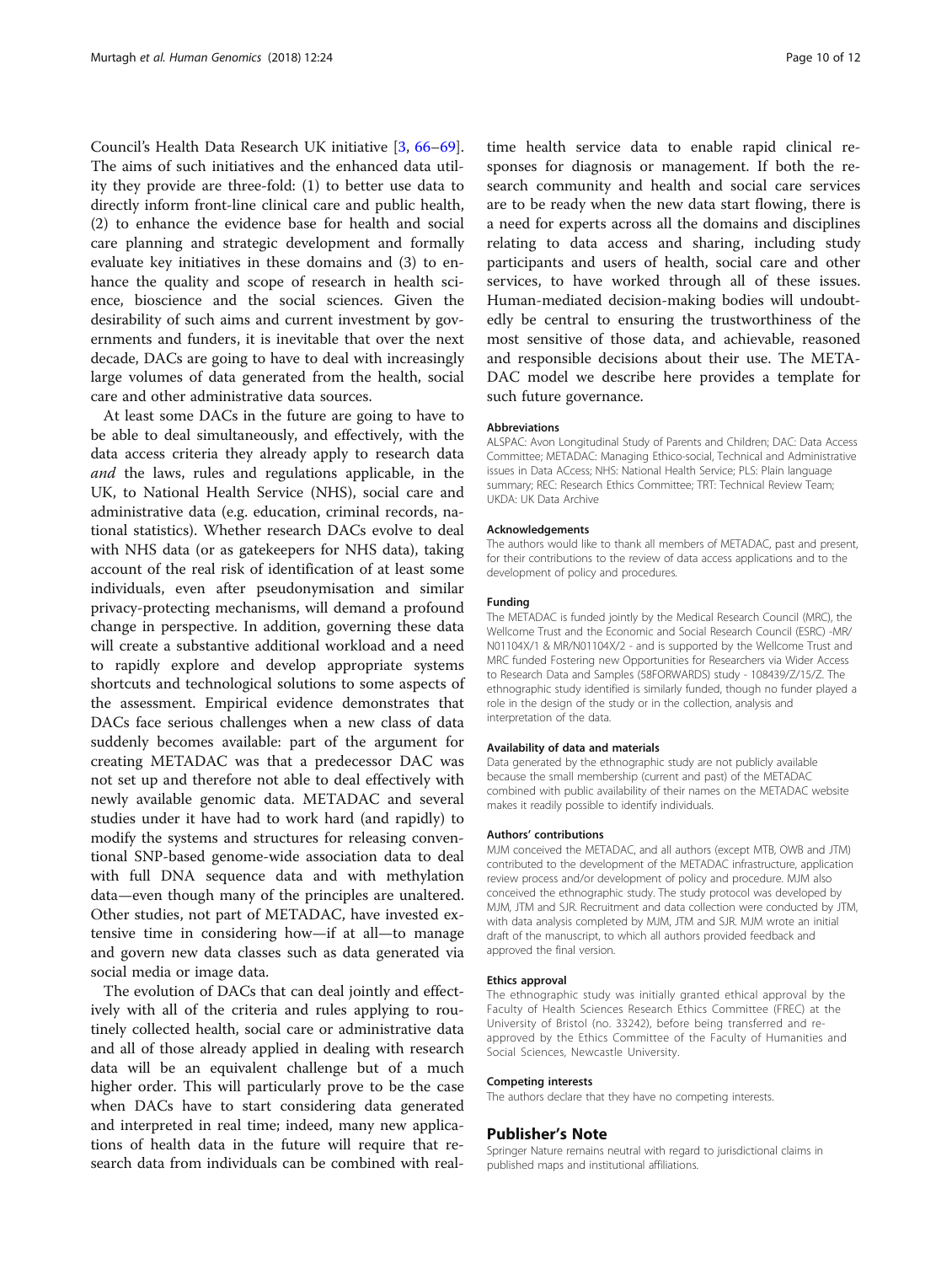## <span id="page-11-0"></span>Author details

<sup>1</sup>Newcastle University, Newcastle upon Tyne, UK. <sup>2</sup>University of Cambridge, Cambridge, UK.<sup>3</sup> University of Edinburgh, Edinburgh, UK.<sup>4</sup> University College London Institute of Education, London, UK. <sup>5</sup>University of Bristol, Bristol, UK.<br><sup>6</sup>PHG Equadation, Cambridge UK. <sup>7</sup>University of Oxford, Oxford UK. <sup>6</sup>PHG Foundation, Cambridge, UK. <sup>7</sup>University of Oxford, Oxford, UK.<br><sup>8</sup>University of Essex, Colchester, UK. <sup>9</sup>King's College London, London <sup>8</sup>University of Essex, Colchester, UK. <sup>9</sup>King's College London, London, UK. <sup>10</sup>NatCen, Brentwood, London, UK. <sup>11</sup>University College London, London, UK. <sup>12</sup>Imperial College London, London, London, London, London, London, UK. <sup>13</sup>Ghent University Hospital, Ghent, Belgium. <sup>14</sup>Goldsmiths, University of London, London, UK. <sup>15</sup>UK Data Archive, University of Essex, Colchester, UK. <sup>16</sup>NIHR Bioresource, Cambridge, UK.

#### Received: 15 January 2018 Accepted: 6 April 2018 Published online: 26 April 2018

### References

- 1. METADAC [[www.metadac.ac.uk](http://www.metadac.ac.uk) Accessed 5 Jan 2018].
- 2. European Genome-Phenome Archive. [www.ebi.ac.uk/ega/home](https://www.ebi.ac.uk/ega/home). Accessed 22 Apr 2018.
- 3. Administrative Data Research Network [\[https://adrn.ac.uk](https://adrn.ac.uk)/ Accessed 5 Jan 2018]. 4. Pilat D, Fukasaku Y. OECD principles and guidelines for access to research
- data from public funding. Data Science Journal. 2007;6:OD4–OD11. 5. Guidelines to the rules on open access to scientific publication and open access to research data in Horizon 2020 [[http://ec.europa.eu/research/](http://ec.europa.eu/research/participants/data/ref/h2020/grants_manual/hi/oa_pilot/h2020-hi-oa-pilot-guide_en.pdf) [participants/data/ref/h2020/grants\\_manual/hi/oa\\_pilot/h2020-hi-oa-pilot](http://ec.europa.eu/research/participants/data/ref/h2020/grants_manual/hi/oa_pilot/h2020-hi-oa-pilot-guide_en.pdf)[guide\\_en.pdf\]](http://ec.europa.eu/research/participants/data/ref/h2020/grants_manual/hi/oa_pilot/h2020-hi-oa-pilot-guide_en.pdf).
- 6. Understanding Patient Data [\[https://understandingpatientdata.org.uk](https://understandingpatientdata.org.uk)/ Accessed 5 Jan 2018].
- 7. National Institutes of Health Data Sharing Policies [\[https://grants.nih.gov/](https://grants.nih.gov/policy/sharing.htm) [policy/sharing.htm](https://grants.nih.gov/policy/sharing.htm) - Accessed 5 Jan 2018].
- 8. Longitudinal Population Studies Strategy [\[https://wellcome.ac.uk/sites/default/](https://wellcome.ac.uk/sites/default/files/longitudinal-population-studies-strategy_0.pdf) [files/longitudinal-population-studies-strategy\\_0.pdf](https://wellcome.ac.uk/sites/default/files/longitudinal-population-studies-strategy_0.pdf) - Accessed 5 Jan 2018].
- 9. Munafò MR, Nosek BA, Bishop DV, Button KS, Chambers CD, du Sert NP, Simonsohn U, Wagenmakers E-J, Ware JJ, Ioannidis JP. A manifesto for reproducible science. Nature Human Behaviour. 2017;1:0021.
- 10. Ioannidis JP. How to make more published research true. PLoS Med. 2014; 11(10):e1001747.
- 11. Ross JS, Krumholz HM. Ushering in a new era of open science through data sharing: the wall must come down. JAMA. 2013;309(13):1355–6.
- 12. Chan A-W, Song F, Vickers A, Jefferson T, Dickersin K, Gøtzsche PC, Krumholz HM, Ghersi D, Van Der Worp HB. Increasing value and reducing waste: addressing inaccessible research. Lancet. 2014;383(9913):257–66.
- 13. Gøtzsche PC. Why we need easy access to all data from all clinical trials and how to accomplish it. Trials. 2011;12(1):249.
- 14. Nafus D, Sherman J. Big data, big questions| this one does not go up to 11: the quantified self movement as an alternative big data practice. International journal of communication. 2014;8:11.
- 15. Prainsack B. Personalized medicine: empowered patients in the 21st century? Vancouver: NYU Press; 2017.
- 16. Geraghty KJ. 'PACE-Gate': when clinical trial evidence meets open data access. London, England: SAGE Publications Sage UK; 2016.
- 17. Organisation for Economic C-o, Development: OECD principles and guidelines for access to research data from public funding. Vancouver: OECD Pub; 2007.
- 18. Jones KH, Laurie G, Stevens L, Dobbs C, Ford DV, Lea N. The other side of the coin: harm due to the non-use of health-related data. Int J Med Inform. 2017;97:43–51.
- 19. UK\_Data\_Service. [www.ukdataservice.ac.uk](https://www.ukdataservice.ac.uk). Accessed 22 Apr 2018.
- 20. Department\_of\_Education. Summary of Longitudinal Surveys. [https://assets.](https://assets.publishing.service.gov.uk/government/uploads/system/uploads/attachment_data/file/444794/DFE-RR458_Summary_of_longitudinal_surveys.pdf) [publishing.service.gov.uk/government/uploads/system/uploads/attachment\\_](https://assets.publishing.service.gov.uk/government/uploads/system/uploads/attachment_data/file/444794/DFE-RR458_Summary_of_longitudinal_surveys.pdf) [data/file/444794/DFE-RR458\\_Summary\\_of\\_longitudinal\\_surveys.pdf.](https://assets.publishing.service.gov.uk/government/uploads/system/uploads/attachment_data/file/444794/DFE-RR458_Summary_of_longitudinal_surveys.pdf) Accessed 22 Apr 2018.
- 21. Medical\_Research\_Council. Cohort Directory. [https://mrc.ukri.org/research/](https://mrc.ukri.org/research/facilities-and-resources-for-researchers/cohort-directory/) [facilities-and-resources-for-researchers/cohort-directory/](https://mrc.ukri.org/research/facilities-and-resources-for-researchers/cohort-directory/). Accessed 22 Apr 2018.
- 22. Burton PR, Clayton DG, Cardon LR, Craddock N, Deloukas P, Duncanson A, Kwiatkowski DP, McCarthy MI, Ouwehand WH, Samani NJ. Genome-wide association study of 14,000 cases of seven common diseases and 3,000 shared controls. Nature. 2007;447(7145):661–78.
- 23. 2018 HTAAJ
- 24. HRA Consent decision tools [\[http://www.hra-decisiontools.org.uk/consent/](http://www.hra-decisiontools.org.uk/consent/index.html) [index.html](http://www.hra-decisiontools.org.uk/consent/index.html) - Accessed 5 Jan 2018].
- 25. Burton PR, Banner N, Elliot MJ, Knoppers BM, Banks J. Policies and strategies to facilitate secondary use of research data in the health sciences. Vancouver: Oxford University Press; 2017.
- 26. Gaye A, Marcon Y, Isaeva J, LaFlamme P, Turner A, Jones EM, Minion J, Boyd AW, Newby CJ, Nuotio M-L. DataSHIELD: taking the analysis to the data, not the data to the analysis. Int J Epidemiol. 2014;43(6):1929–44.
- 27. Homer N, Szelinger S, Redman M, Duggan D, Tembe W, Muehling J, Pearson JV, Stephan DA, Nelson SF, Craig DW. Resolving individuals contributing trace amounts of DNA to highly complex mixtures using high-density SNP genotyping microarrays. PLoS Genet. 2008;4(8): e1000167.
- 28. Masca N, Burton PR, Sheehan NA. Participant identification in genetic association studies: improved methods and practical implications. Int J Epidemiol. 2011;40(6):1629–42.
- 29. Gymrek M, McGuire AL, Golan D, Halperin E, Erlich Y. Identifying personal genomes by surname inference. Science. 2013;339(6117):321–4.
- 30. Harrison H, Birks M, Franklin R, Mills J. Case study research: foundations and methodological orientations. In: Forum Qualitative Sozialforschung/Forum: Qualitative Social Research; 2017.
- 31. Knoppers BM. Framework for responsible sharing of genomic and healthrelated data. HUGO J. 2014;8(1):3.
- 32. Framework for Responsible Sharing of Genomic and Health-Related Data. [https://www.ga4gh.org/docs/ga4ghtoolkit/rsgh/Framework-Version-](https://www.ga4gh.org/docs/ga4ghtoolkit/rsgh/Framework-Version-10September2014.pdf)[10September2014.pdf](https://www.ga4gh.org/docs/ga4ghtoolkit/rsgh/Framework-Version-10September2014.pdf). Accessed 5 Jan 2018.
- 33. Stake RE. The art of case study research. Vancouver: Sage; 1995.
- 34. Glaser BG. The constant comparative method of qualitative analysis. Soc Probl. 1965;12(4):436–45.
- 35. Braun V, Clarke V. Using thematic analysis in psychology. Qual Res Psychol. 2006;3(2):77–101.
- 36. Schwandt TA. Constructivist, interpretivist approaches to human inquiry. Handbook of Qual Res. 1994;1:118–37.
- 37. METADAC Studies [\[https://www.metadac.ac.uk/studies-2/](https://www.metadac.ac.uk/studies-2) Accessed 5 Jan 2018].
- 38. Power C, Elliott J. Cohort profile: 1958 British Birth Cohort (national child development study). Int J Epidemiol. 2005;35(1):34–41.
- 39. Elliott J, Shepherd P. Cohort profile: 1970 British birth cohort (BCS70). Int J Epidemiol. 2006;35(4):836–43.
- 40. Steptoe A, Breeze E, Banks J, Nazroo J. Cohort profile: the English longitudinal study of ageing. Int J Epidemiol. 2012;42(6):1640–8.
- 41. Connelly R, Platt L. Cohort profile: UK millennium Cohort study (MCS). Int J Epidemiol. 2014;43(6):1719–25.
- 42. Buck N, McFall S. Understanding society: design overview. Longitudinal and Life Course Studies. 2011;3(1):5–17.
- 43. Benzeval M, Davillas A, Kumari M, Lynn P. Understanding society: the UK household longitudinal study biomarker user guide and glossary. Vancouver: Institute for Social and Economic Research, University of Essex; 2014.
- 44. Murtagh MJ, Turner A, Minion JT, Fay M, Burton PR. International data sharing in practice: new technologies meet old governance. Biopreservation and biobanking. 2016;14(3):231–40.
- 45. Murtagh MJ, Thorisson GA, Wallace SE, Kaye J, Demir I, Fortier I, Harris JR, Cox D, Deschênes M, LaFlamme P. Navigating the perfect [data] storm. Norsk epidemiologi. 2012;21(2):203–9.
- 46. Lowrance WW: Access to collections of data and materials for health research. A report to the Medical Research Council and the Wellcome Trust London: MRC and Wellcome Trust 2006.
- 47. Dyke SOM, Kirby E, Shabani M, Thorogood A, Kato K, Knoppers BM. Registered access: a 'triple-A'approach. Eur J Hum Genet. 2016;24(12):1676–80.
- Murtagh MJ, Minion JT, Turner A, Wilson RC, Blell M, Ochieng C, Murtagh B, Roberts S, Butters OW, Burton PR. The ECOUTER methodology for stakeholder engagement in translational research. BMC medical ethics. 2017;18(1):24.
- 49. Murtagh M, Roberts SJ, Minion J, JT. METADAC (Managing Ethico-social, Technical and Administrative issues in Data ACcess). In: European Biobank Week. Vienna: European, Middle Eastern & African Society for Biopreservation and Biobanking; Biobanking and Biomolecular Resources Research Infrastructure - European Research Infrastructure Consortium; 2016.
- 50. Fitzgerald D, Callard F. Social science and neuroscience beyond interdisciplinarity: experimental entanglements. Theory, Culture & Society. 2015;32(1):3–32.
- 51. Davies B, Harré R. Positioning: the discursive production of selves. J Theory Soc Behav. 1990;20(1):43–63.